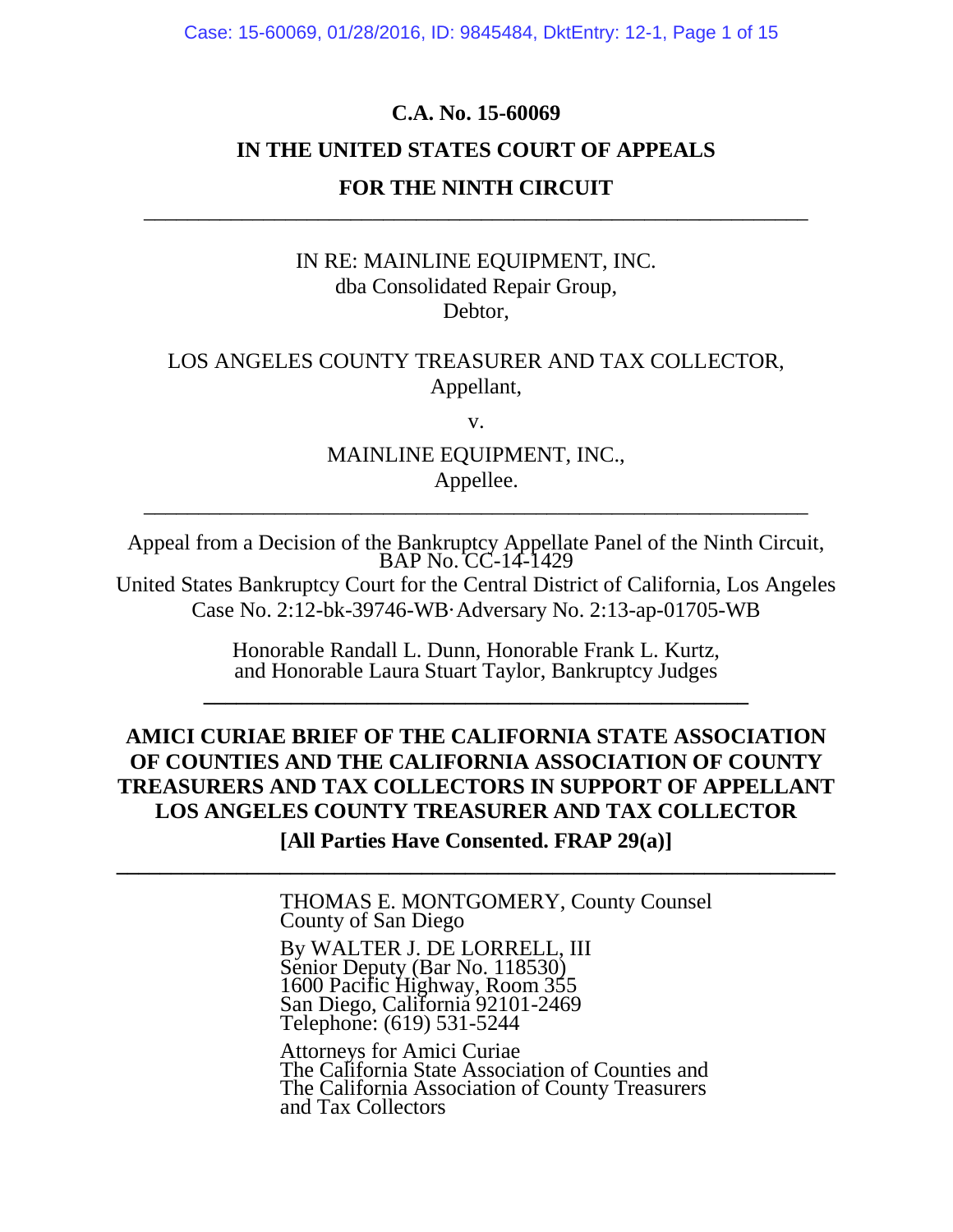# **TOPICAL INDEX**

| <b>ARGUMENT</b>                                                                                                                                             |  |  |  |
|-------------------------------------------------------------------------------------------------------------------------------------------------------------|--|--|--|
| $\mathbf{I}$ .                                                                                                                                              |  |  |  |
| RECORDING A CERTIFICATE OF TAX LIEN UNDER RTC<br>$\Pi$ .<br>§ 2191.4 PERFECTS A LIEN AGAINST PERSONAL                                                       |  |  |  |
| A LIEN UNDER RTC § 2191.4 IS ENFORCEABLE AGAINST<br>III.                                                                                                    |  |  |  |
| <b>CUMMINS ONLY REQUIRES AN ANALOGOUS</b><br>IV.<br>PROVISION IN THE CCP FOR A LIEN UNDER RTC § 2191.4                                                      |  |  |  |
| THE REQUIREMENT THAT COUNTIES MUST OBTAIN A<br>$V_{\cdot}$<br>SEPARATE MONEY JUDGMENT AND FILE IT WITH THE<br>SECRETARY OF STATE CREATES AN ABSURD RESULT.8 |  |  |  |
|                                                                                                                                                             |  |  |  |
|                                                                                                                                                             |  |  |  |
|                                                                                                                                                             |  |  |  |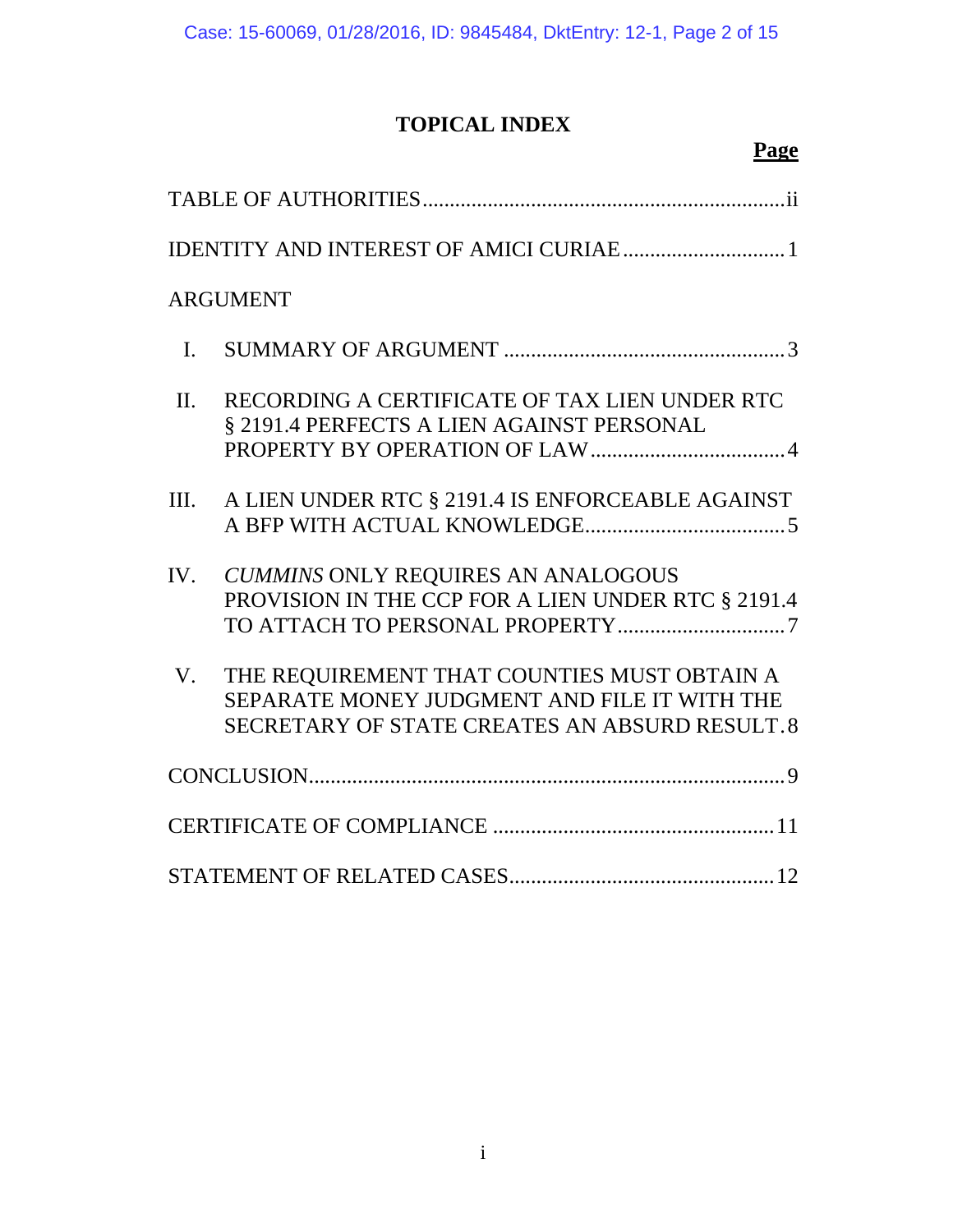## **TABLE OF AUTHORITIES**

## **CASES**

## **Page**

| County of Humbolt v. Grover (In re Cummins), 656 F.2d 1262               |  |
|--------------------------------------------------------------------------|--|
| Glue-Fold, Inc. v. Slautterback Corp., 82 Cal.App.4th 1018 (2000) 8      |  |
| In re Mainline Equipment, Inc., 539 B.R. 165                             |  |
| <i>In re Winn's Stores, Inc., 177 B.R. 253 (Bankr. W.D. Tex. 1995) 6</i> |  |
| Melendrez v. D & I Investment, Inc., 127 Cal.App.4th 1238 (2005)  5      |  |
|                                                                          |  |
|                                                                          |  |

## **STATUTES**

| Code of Civil Procedure   |  |
|---------------------------|--|
|                           |  |
| Revenue and Taxation Code |  |
|                           |  |
| 11 United States Code     |  |
|                           |  |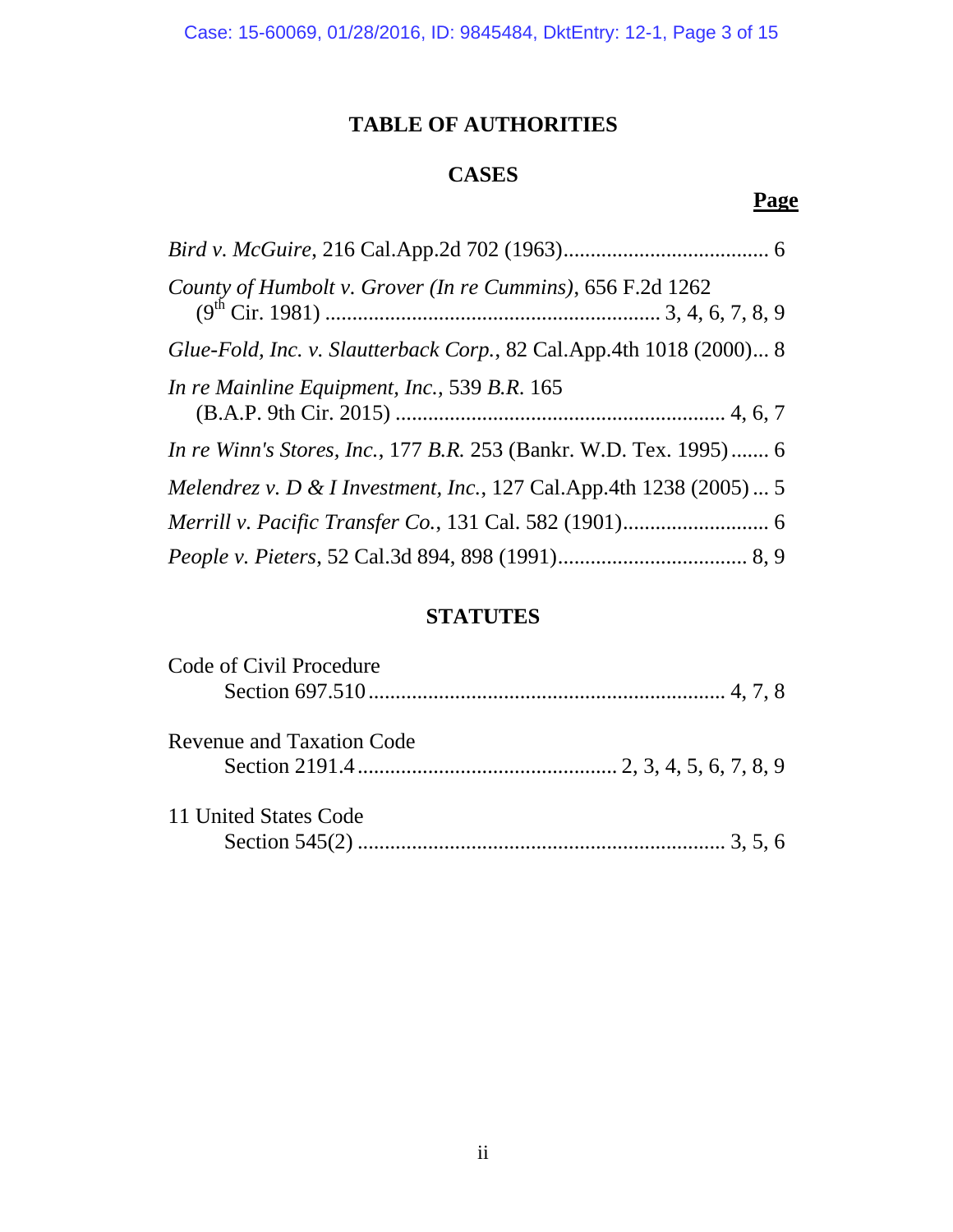#### **IDENTITY AND INTEREST OF AMICI CURIAE**

This brief is submitted by the California State Association of Counties ("CSAC") and the California Association of County Treasurers and Tax Collectors ("CACTTC"). CSAC and CACTTC respectfully submit this brief in support of Appellant Los Angeles County Treasurer and Tax Collector ("County").

CSAC is a non-profit corporation. The membership consists of the 58 California counties. CSAC sponsors a Litigation Coordination Program, which is administered by the County Counsels' Association of California and is overseen by the Association's Litigation Overview Committee, comprised of county counsels throughout the state. The Committee monitors litigation of concern to counties statewide and has submitted amicus curiae briefs in prior appellate court cases involving matters that impact county government in general and the collection of property taxes in particular.

CACTTC is a professional association formed in 1981 comprised of the duly elected and appointed County Treasurers and Tax Collectors in California.<sup>1</sup> Its purpose is to promote the general interests of the

 $\overline{a}$ 

<sup>&</sup>lt;sup>1</sup> Prior to 1981, there were two Associations: the California Association of County Tax Collectors and the California Association of County Treasurers.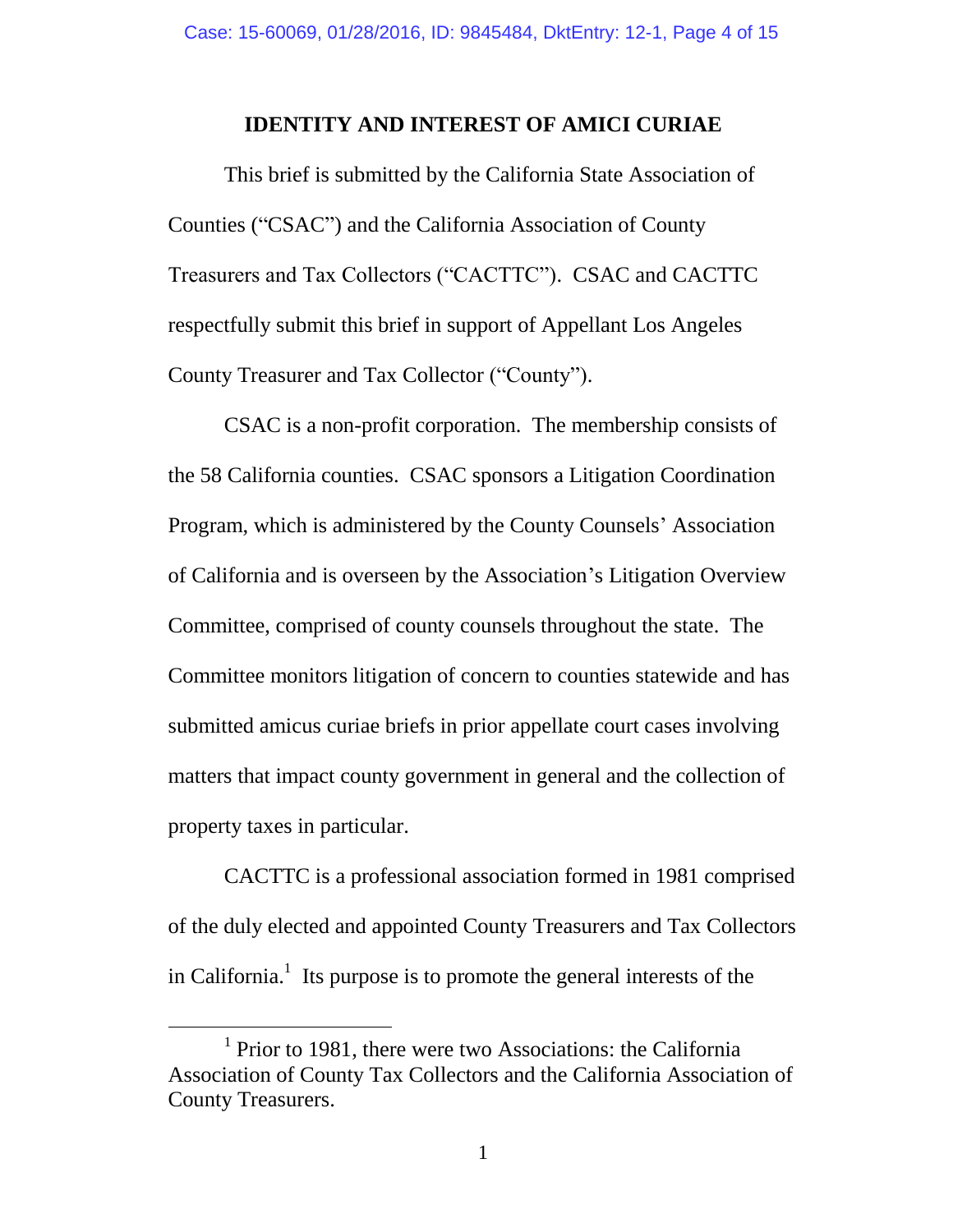active members and the respective counties they represent. CACTTC also monitors litigation of concern and has submitted amicus curiae briefs in prior appellate court cases involving matters that impact California Counties and the collection of property taxes in particular.

CSAC and CACTTC have an interest that dovetails with the public interest in assuring that property tax laws are properly administered and that property tax revenues for the provision of public services are collected. They have determined that this case will affect the collection of property tax revenue in all counties. The means of perfecting and enforcing personal property tax liens is vital to the administration of property tax collection. The decision of the Bankruptcy Appellate Panel ("BAP"), if sustained, will seriously impair the ability of counties and their tax collectors to ensure the collection of unsecured personal property taxes. Therefore, CSAC and CACTTC have an immediate and direct interest in this litigation and the resolution of the pending appeal.

The amici curiae brief will assist the court in deciding the matter by focusing on the interpretation of California Revenue and Taxation Code ("RTC") § 2191.4, California's recognition of the difference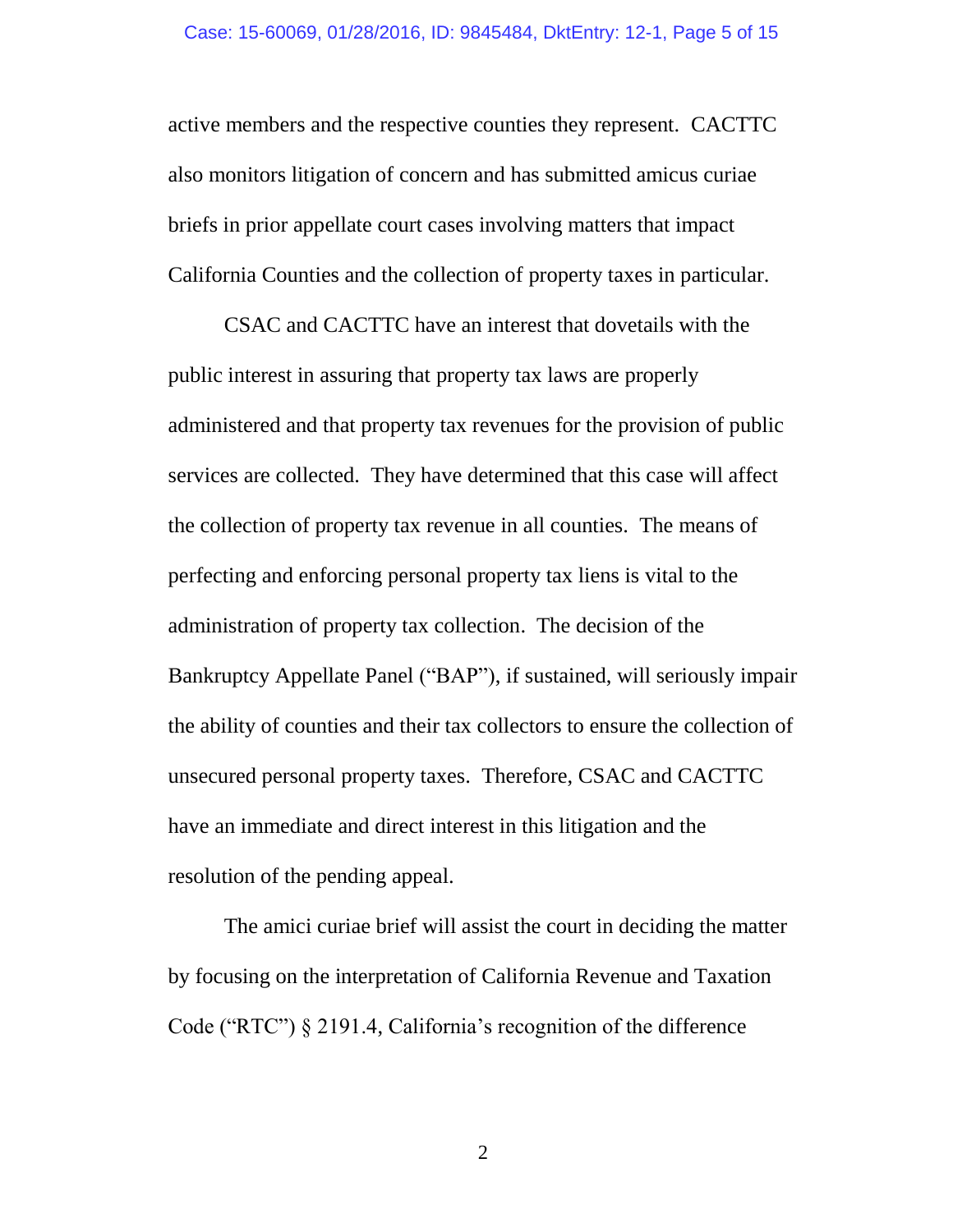between notice and knowledge with respect to bona fide purchasers, and the impact of the BAP decision.

It is CSAC's and CACTTC's position that the bankruptcy court's order setting aside the County's tax liens and the BAP's decision affirming that order should be reversed. All parties have consented to the filing of this brief. *See* FRAP 29(a). No party's counsel authored this brief in whole or in part. No party or party's counsel contributed money that was intended to fund preparing or submitting the brief. No person other than amici curiae, its members, or its counsel — contributed money that was intended to fund preparing or submitting the brief.

#### **I. SUMMARY OF ARGUMENT**

Despite the plain language of RTC § 2191.4, the BAP determined that the County's tax liens were not perfected and were properly set aside under 11 U.S.C. § 545(2) relying on this Court's decision in *County of Humbolt v. Grover (In re Cummins)*, 656 F.2d 1262, 1265- 1266 ( $9<sup>th</sup>$  Cir. 1981) ("*Cummins*") wherein it was held a lien against personal property created under RTC § 2191.4 could not defeat a bona fide purchaser ("BFP"). See *In re Mainline Equipment, Inc.,* 539 *B.R.* 165, 168 (B.A.P. 9th Cir. 2015) ("*Mainline*"). Further, the BAP held that the County must obtain a separate money judgment and file that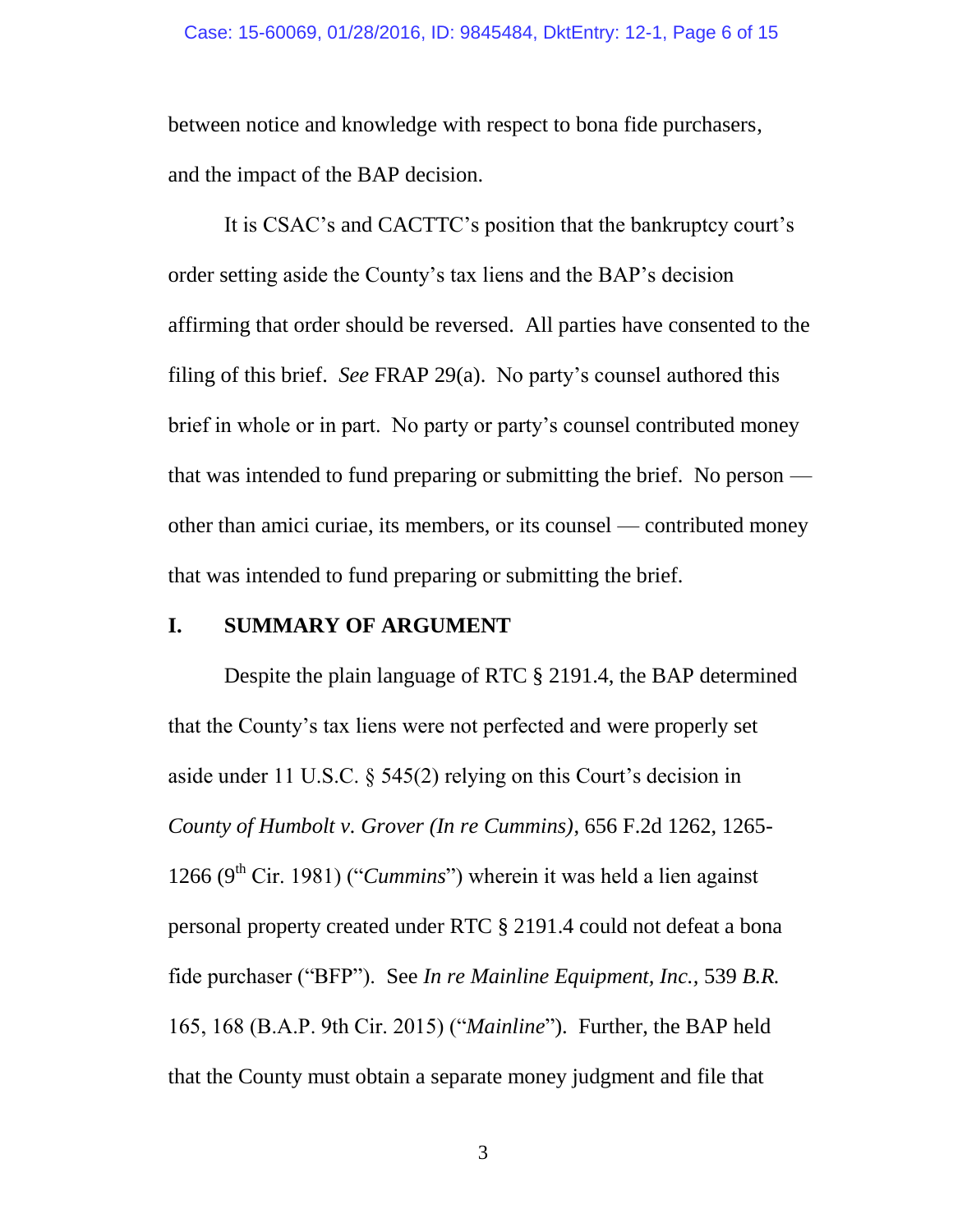judgment with the California Secretary of State under Code of Civil Procedure ("CCP")  $\S 697.510$  to perfect the RTC  $\S 2191.4$  liens. *Mainline,* 539 *B.R*. at 171-172.

But as discussed below, a perfected lien is created under RTC § 2191.4 upon recordation of a certificate of tax lien and that certificate is enforceable against a BFP with actual knowledge. The BAP misapplied *Cummins* by requiring that the County obtain money judgments and file them with the Secretary to perfect their liens. Finally, construing RTC § 2191.4 to require that counties obtain a separate money judgment and file it with the Secretary creates an absurd result because the intent of that provision was to avoid such requirements.

### **II. RECORDING A CERTIFICATE OF TAX LIEN UNDER RTC § 2191.4 PERFECTS A LIEN AGAINST PERSONAL PROPERTY BY OPERATION OF LAW.**

RTC § 2191.4 provides in pertinent part:

"From the time of filing the certificate for record [in the office of the county recorder] pursuant to Section 2191.3 [for unsecured personal property taxes], the amount required to be paid together with interest and penalty constitutes a lien upon all personal and real property in the county owned by and then assessed to and in the same name as the assessee named in the certificate or acquired by him or her in that name…The lien has the force, effect, and priority of a judgment lien..."

The plain language of RTC § 2191.4 thus provides that a lien for

unsecured personal property taxes is created and perfected -- with the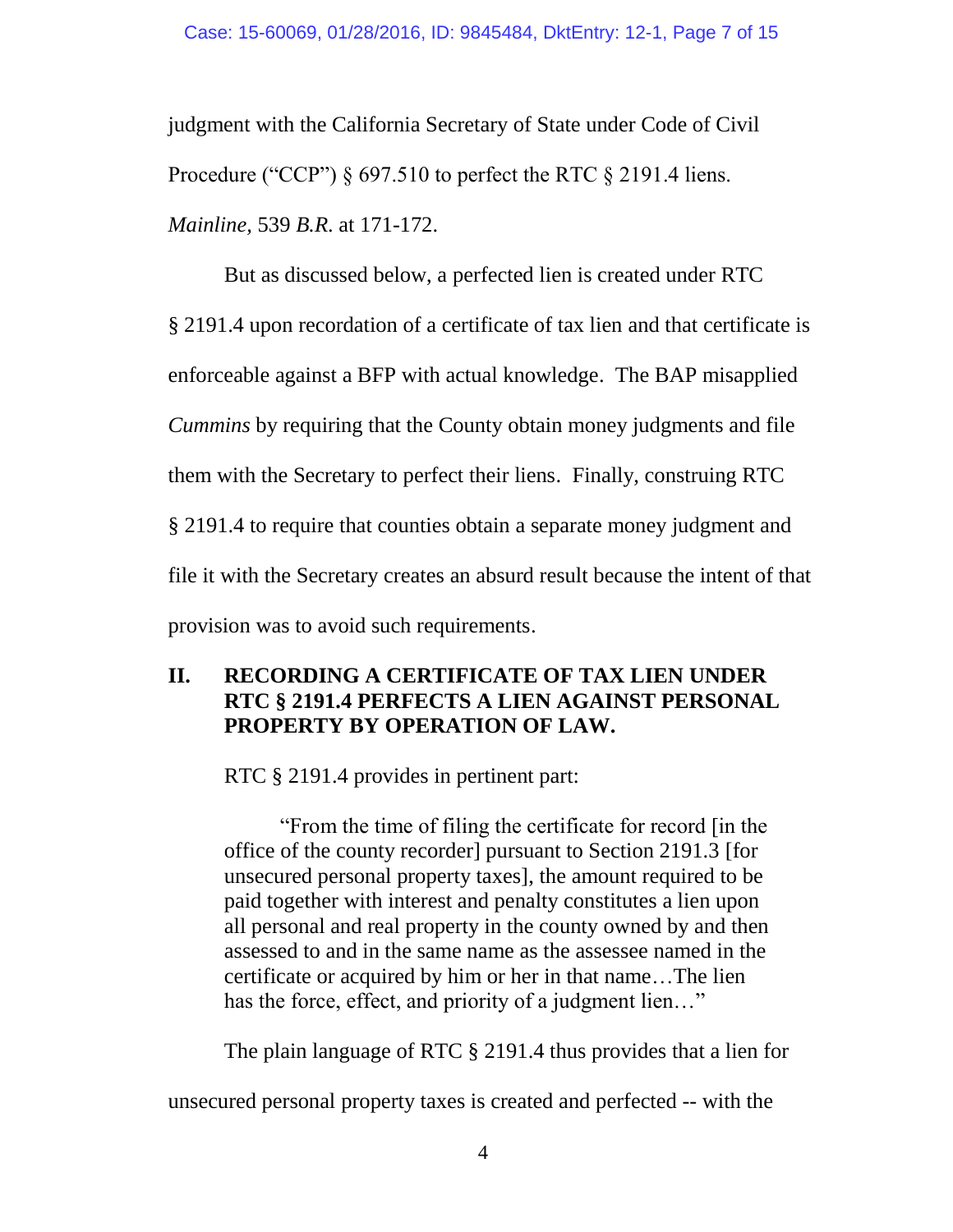force, effect and priority of a judgment lien -- upon the recordation of the certificate of tax lien. The State Legislature does not require any further process be taken to perfect a lien for taxes. Therefore, only recordation is required to create and perfect a lien against personal property of the assessee within the county.

#### **III. A LIEN UNDER RTC § 2191.4 IS ENFORCEABLE AGAINST A BFP WITH ACTUAL KNOWLEDGE.**

Pursuant to 11 U.S.C. § 545(2), a trustee may set aside a statutory lien on property that is not perfected or enforceable against a BFP except where provided under State law.

A "bona fide purchaser" is defined as a purchaser who acquires a property interest for valuable consideration, in good faith, *without actual or constructive notice* of another's asserted rights in the property. *Melendrez v. D & I Investment, Inc.*, 127 Cal.App.4th 1238, 1251 (2005) (Emphasis added). However, RTC § 2191.4 provides that from the time of recording the certificate of tax lien with the county recorder it "constitutes a lien upon all personal and real property in the county owned by and then assessed to and in the same name as the assessee named in the certificate… *except that the lien* upon unsecured property *shall not be valid against a purchaser for value* or encumbrancer *without actual knowledge of the lien* when he or she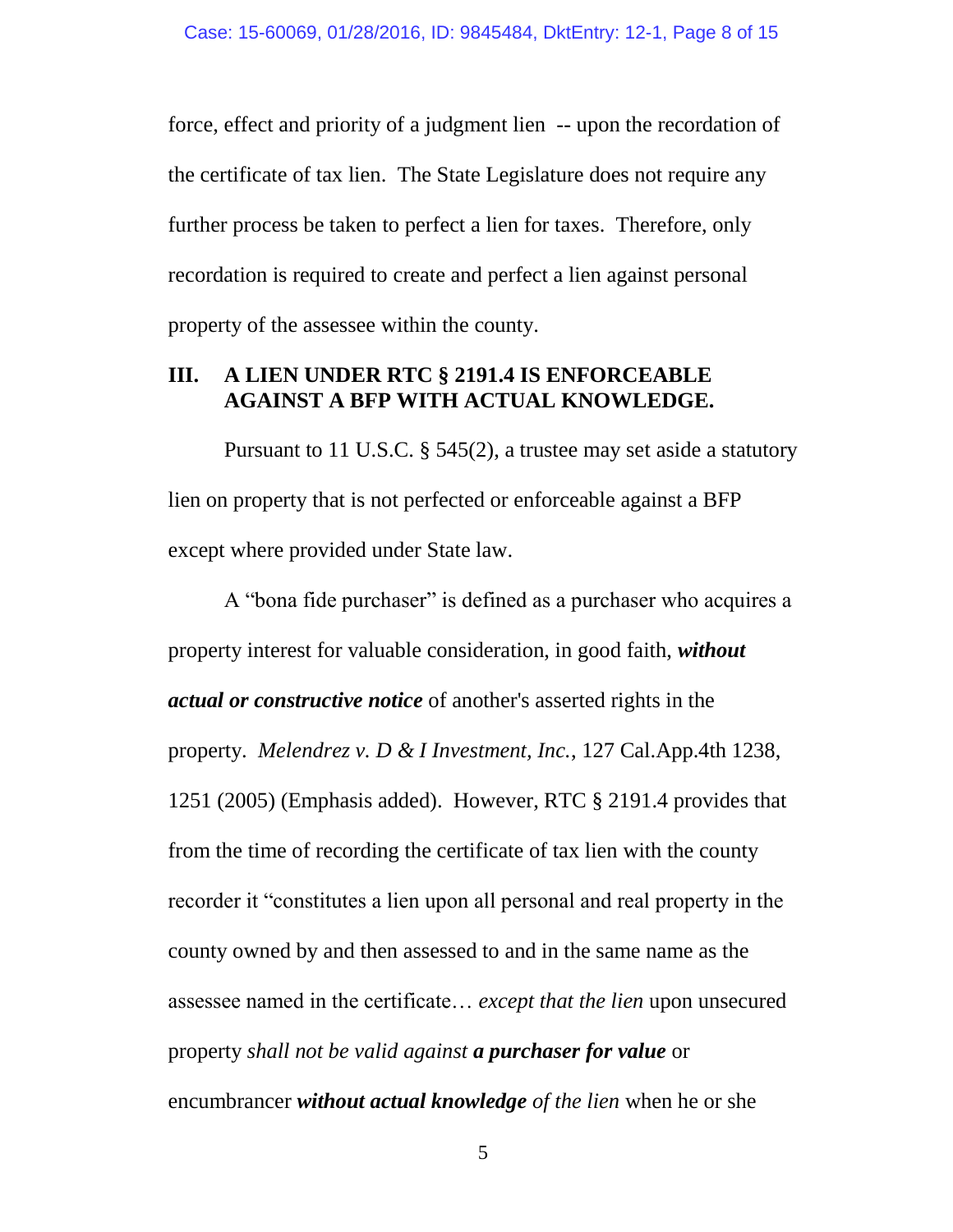acquires his or her interest in the property." (Emphasis added.) Accordingly, while a trustee generally may avoid a lien against personal property as a BFP without notice, a trustee may avoid a lien under RTC § 2191.4 only as a BFP without actual knowledge.

A party can have actual knowledge of a fact without ever being provided the instrumentality of notice. "Notice" is not synonymous with or the equivalent of "knowledge". *Bird v. McGuire*, 216 Cal.App.2d 702, 713 (1963) ("*Bird*"); *Merrill v. Pacific Transfer Co.*, 131 Cal. 582, 588-589 (1901) ("*Merrill*"). Actual "knowledge" is a more demanding awareness standard than a lack of "notice" for a BFP. *Cf*. *In re Winn's Stores, Inc.*, 177 *B.R*. 253, 257 (Bankr. W.D. Tex. 1995). Consequently, for a BFP to avoid a lien created under RTC § 2191.4, a lack of knowledge must be demonstrated. Mere status as a BFP under 11 U.S.C. § 545(2) is insufficient. The BAP failed to recognize this distinction between the language of RTC § 2191.4 and the definition of a BFP. Instead, it erroneously relied on this Court's decision *Cummins*. See *Mainline,* 539 *B.R.* at 168-170.

This reliance was misplaced because an opinion is authority only for points actually decided. In *Cummins*, it was conceded that the lien under RTC § 2191.4 could not defeat a BFP. *Cummins*, 656 F.2d at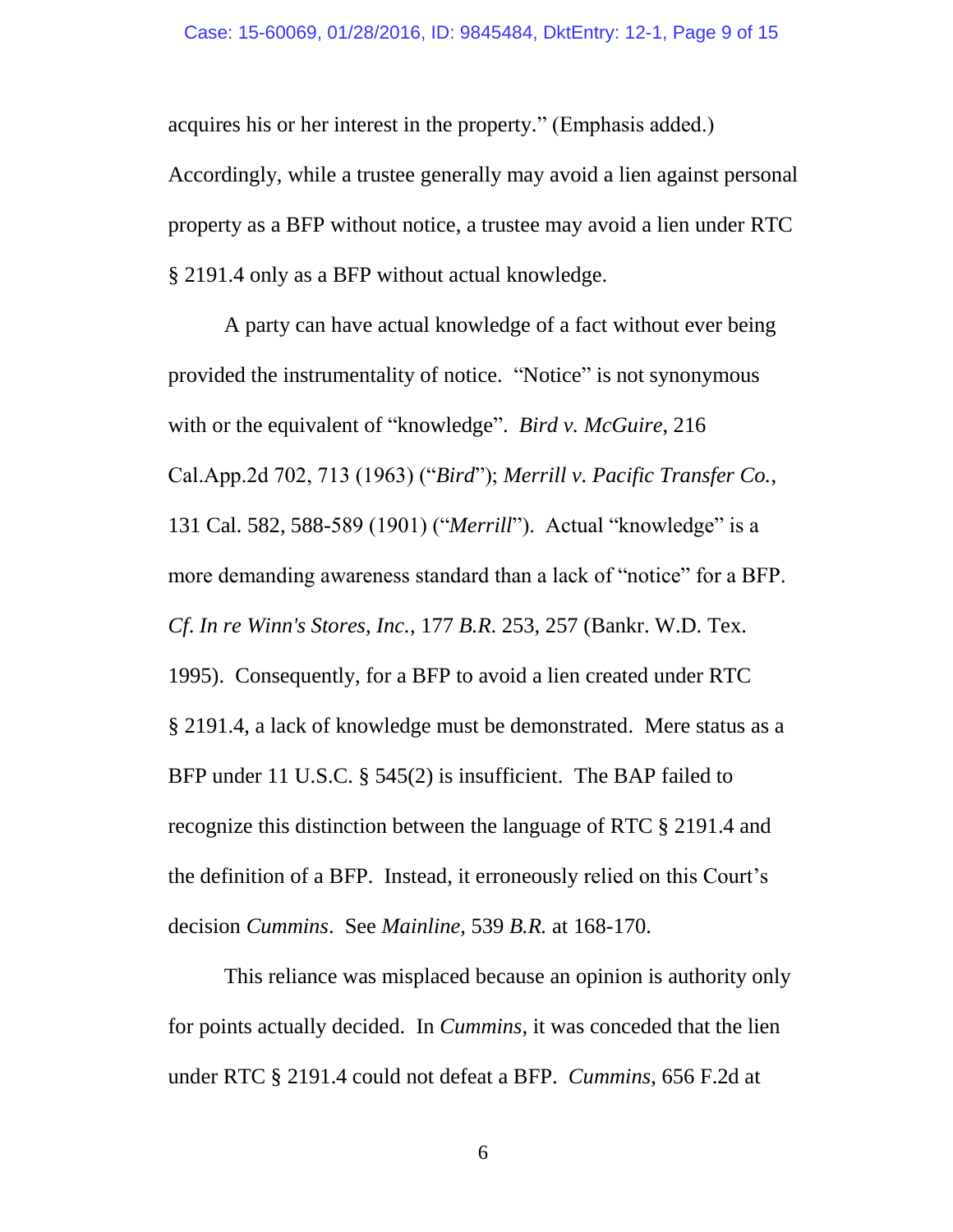1265. The County makes no such concession here. There is no reference in RTC § 2191.4 allowing a "bona fide purchaser" to avoid the lien. The statute provides a recorded certificate of tax lien is valid against any purchaser for value, including a BFP, except where that purchaser is without actual knowledge of the lien.

#### **IV.** *CUMMINS* **ONLY REQUIRES AN ANALOGOUS PROVISION IN THE CCP FOR A LIEN UNDER RTC § 2191.4 TO ATTACH TO PERSONAL PROPERTY.**

The BAP also misapplied *Cummins* to hold that the County must obtain a money judgment and file that judgment with the California Secretary of State under CCP § 697.510 in order to perfect its RTC § 2191.4 liens against personal property. See *Mainline*, 539 *B.R.* at 169- 172.

*Cummins* held that for RTC § 2191.4 liens to be perfected, there must be an analogous provision in the CCP allowing for a judgment lien to attach to personal property, like the CCP provision allowing judgment liens to attach to real property. *Cummins*, 656 F.2d at 1265 and fn.3. *Cummins* did **not** require that a county obtain a separate money judgment and follow the procedures under the CCP for a lien under RTC § 2191.4 to be created or perfected. Indeed, with regard to real property the Court stated: "If the tax debtor has real property in the county in which a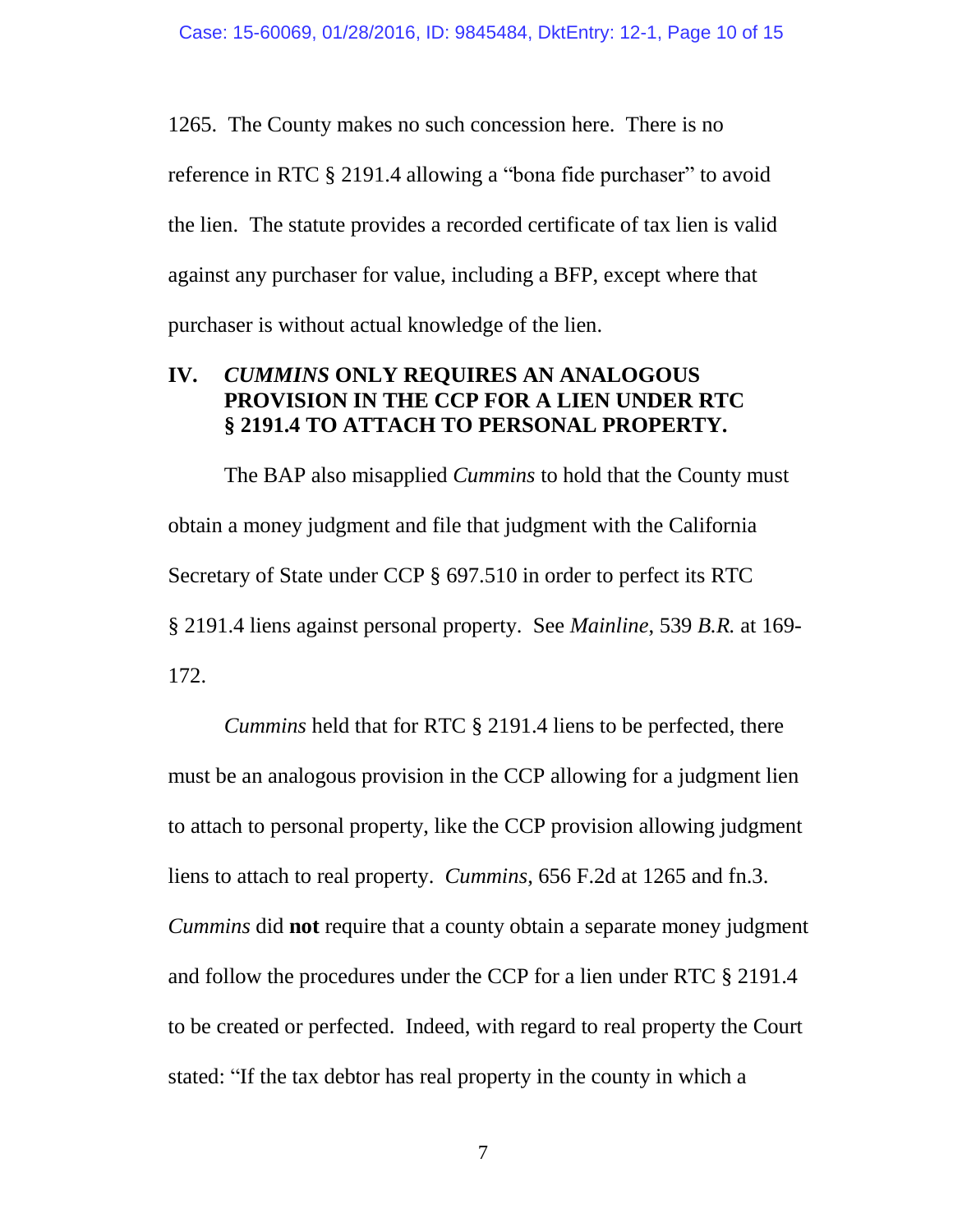certificate is filed, the taxing entity clearly obtains a lien on that property equivalent to a judgment lien." *Cummins*, 656 F.2d at 1265.

Since this Court's decision in *Cummins*, the California Legislature enacted an analogous CCP provision, § 697.510, which allows judgment liens to attach to personal property. The lien on personal property created under RTC § 2191.4 "has the force, effect, and priority of a judgment lien". Therefore, the liens on personal property created by RTC § 2191.4 do attach to personal property under the reasoning of *Cummins*, and the County is not required to also obtain a money judgment and follow the procedures under the CCP.

## **V. THE REQUIREMENT THAT COUNTIES MUST OBTAIN A SEPARATE MONEY JUDGMENT AND FILE IT WITH THE SECRETARY OF STATE CREATES AN ABSURD RESULT.**

"Statutory language must be read in light of the consequences produced by a particular construction, and with the aim of promoting, not defeating, the statute's purpose." *Glue-Fold, Inc. v. Slautterback Corp.*, 82 Cal.App.4th 1018, 1028 (2000). "The fundamental purpose of statutory construction is to ascertain the intent of the lawmakers so as to effectuate the purpose of the law." *People v. Pieters*, 52 Cal.3d 894, 898 (1991). "[L]anguage of a statute should not be given a literal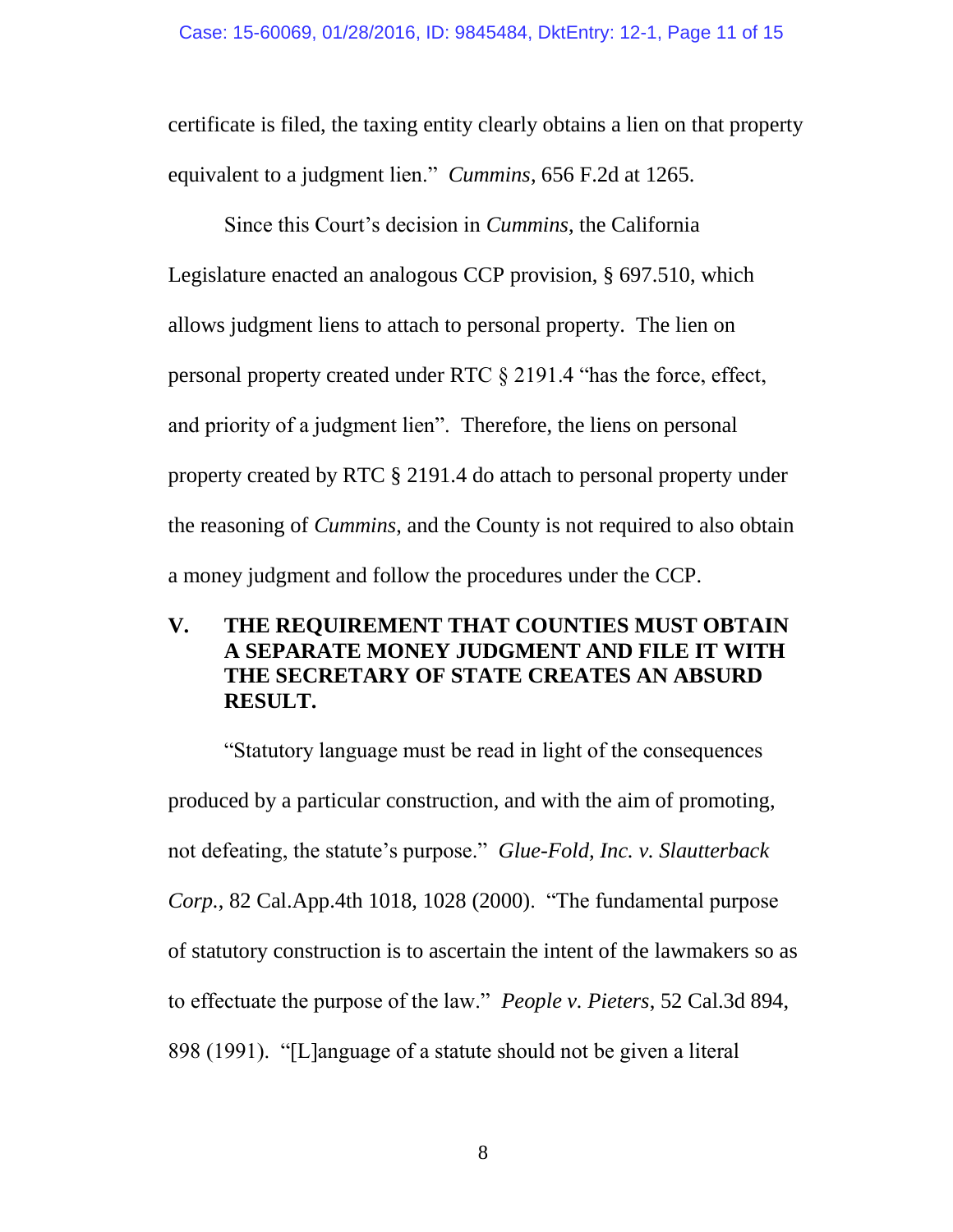meaning if doing so would result in absurd consequences which the Legislature did not intend." *Id*.

The plain language of RTC § 2191.4, and legislative history behind that provision, shows it was enacted to provide a streamlined procedure for obtaining a lien against personal property. But the BAP's ruling would make the statute's language creating a lien on personal property meaningless. It would require that a separate money judgment be obtained and filed with the Secretary of State in every case.

Each year there are thousands of certificates of tax lien recorded in the 58 California counties for delinquent personal property taxes. The counties cannot know which taxpayers will file for bankruptcy or when that will occur in order to prevent the loss of public revenue. This creates a huge litigation and administrative burden on the counties; an absurd burden not intended by the Legislature.

#### **CONCLUSION**

A recorded certificate of tax lien creates a perfected lien against personal property under RTC § 2191.4. That lien is enforceable against a BFP with actual knowledge. Furthermore, an analogous provision in the CCP allows for a judgment lien to attach to personal property under the reasoning in *Cummins.* Finally, the BAP's ruling creates an absurd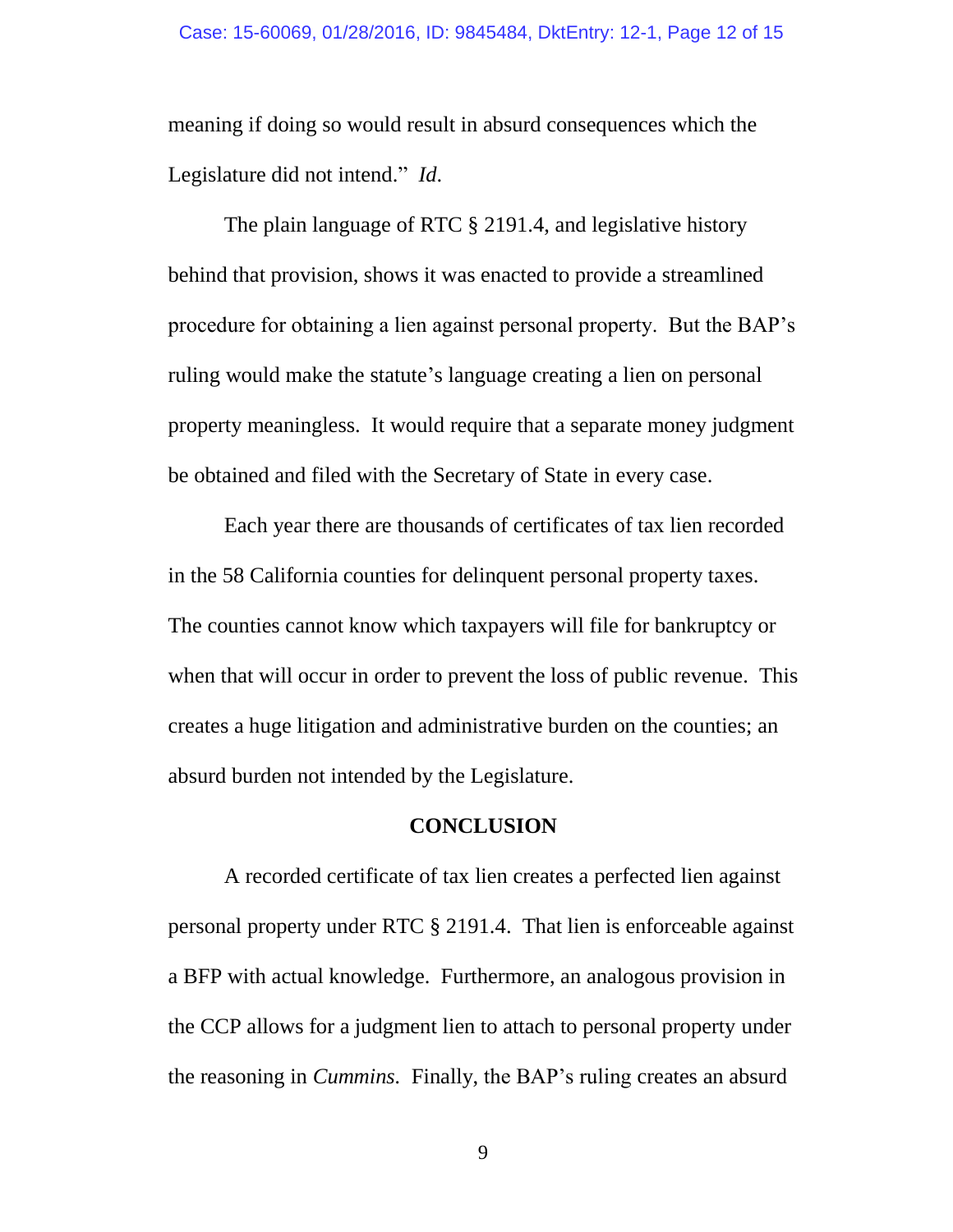result because it requires counties to obtain and file judgments in

contravention of legislative intent. For these reasons, the bankruptcy

court order setting aside the County's tax liens on personal property and

the BAP ruling affirming that order should be reversed.

DATED: January 28, 2016, Respectfully Submitted,

THOMAS E. MONTGOMERY, County Counsel

By: /s/Walter J. de Lorrell Walter J. de Lorrell III, Senior Deputy Attorneys for Amici Curiae The California State Association of Counties and the California Association of County Treasurers and Tax Collectors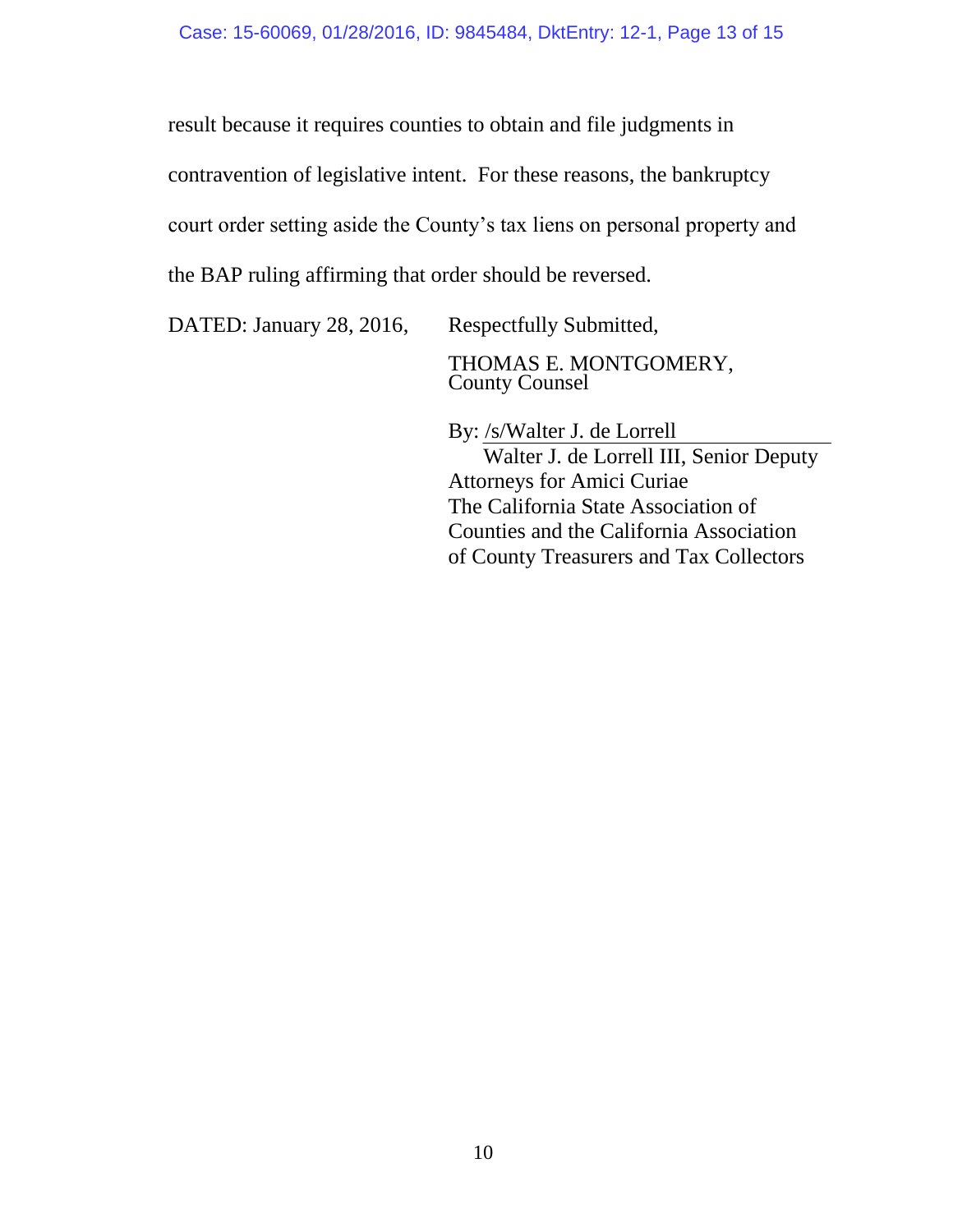## **CERTIFICATE OF COMPLIANCE**

I certify that this brief complies with the type-volume limitation set forth in Rule 32(a)(7)(B) of the Federal Rules of Appellate Procedure. This brief is produced using 14-point Times New Roman type and contains 2,011 words, including footnotes. Counsel relies on the word count of the computer program used to prepare this brief. DATED: January 28, 2016, Respectfully Submitted, THOMAS E. MONTGOMERY, County Counsel By: /s/Walter J. de Lorrell Walter J. de Lorrell III, Senior Deputy Attorneys for Amici Curiae

The California State Association of Counties and the California Association of County Treasurers and Tax Collectors